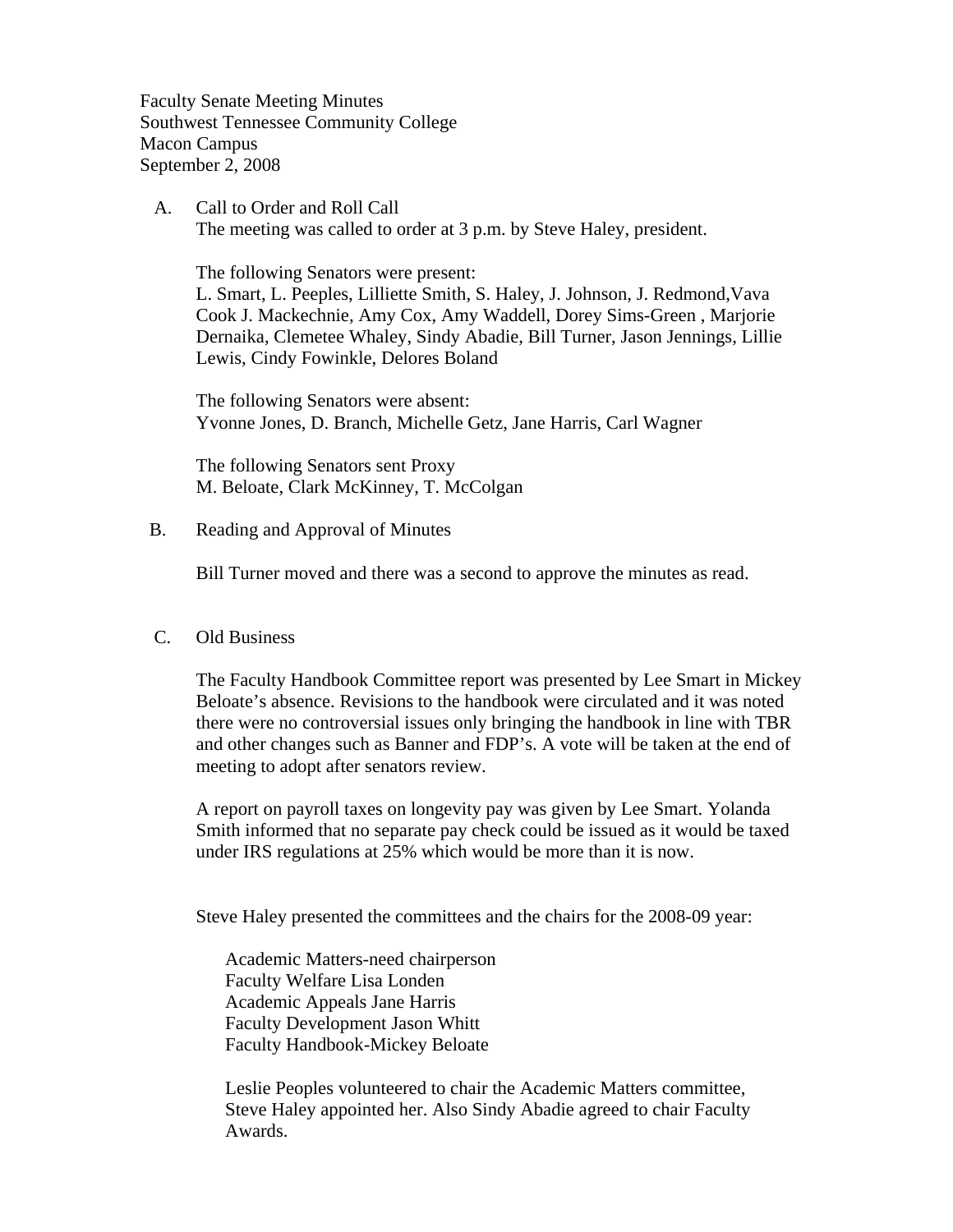Steve informed the senate that the committee to develop a new one page evaluation document chaired by John Kendall is proceeding and is about to provide a draft to the faculty development committee. The faculty development committee will review and recommend approval or changes to the full senate. Lilliette Smith is attending the meetings.

Steve Haley announced that the decision to eliminate Division Deans for a Dean of Instruction has been postponed since there has been no pool of applicants approved by the TBR. The three dean organization will stay in place until notified otherwise (at least through this semester).

Steve also informed the Senate that the college will be discontinuing the IDEA student evaluation as it is expensive and is not as effective as intended. This will be replaced with a one page document that can be administered online. Gwen Aldridge should have something for the Faculty Evaluation committee to review shortly. Then it will be presented to the entire senate for approval.

## D. New Business

Jerry Redmond has agreed to be responsible for and gave a report on the new Faculty Website. He will take responsibility for getting it up and running and hopes to have it include more than just the minutes. He is surveying other colleges for ideas and solicited ideas from the senate members for things to be included on the website. (Pictures of the faculty senate were taken for the website). Lee Smart is to send new faculty handbook and list of senate members to go on the website.

Several faculty have expressed concern to the senate SEC on the issue of increasing the cap on online courses to 25. Many faculty expressed concern primarily faculty in the developmental writing, ITEC and OFAD areas. Memos from OFAD were circulated. After much discussion several ideas emerged these were:

-Teaching assistants to help with grading, open emails etc. -See if a select group of faculty will teach a class for free (short term fix to get over financial hump) especially those who are going for promotion or tenure could use as community service -Get department chairs involved in supporting lower caps for specific courses or not -Get Deans involved with communications and support (Senate members will contact Dept and Div Chairs) -Investigate dropout rates for online classes -Should select classes with lots of paper grading be exempt from cap (set by department chair)

-To revisit this decision for the 09-10 year if our financial situation improves.

Steve was charged with exploring this topic with the Provost and circulating the suggestions to the faculty.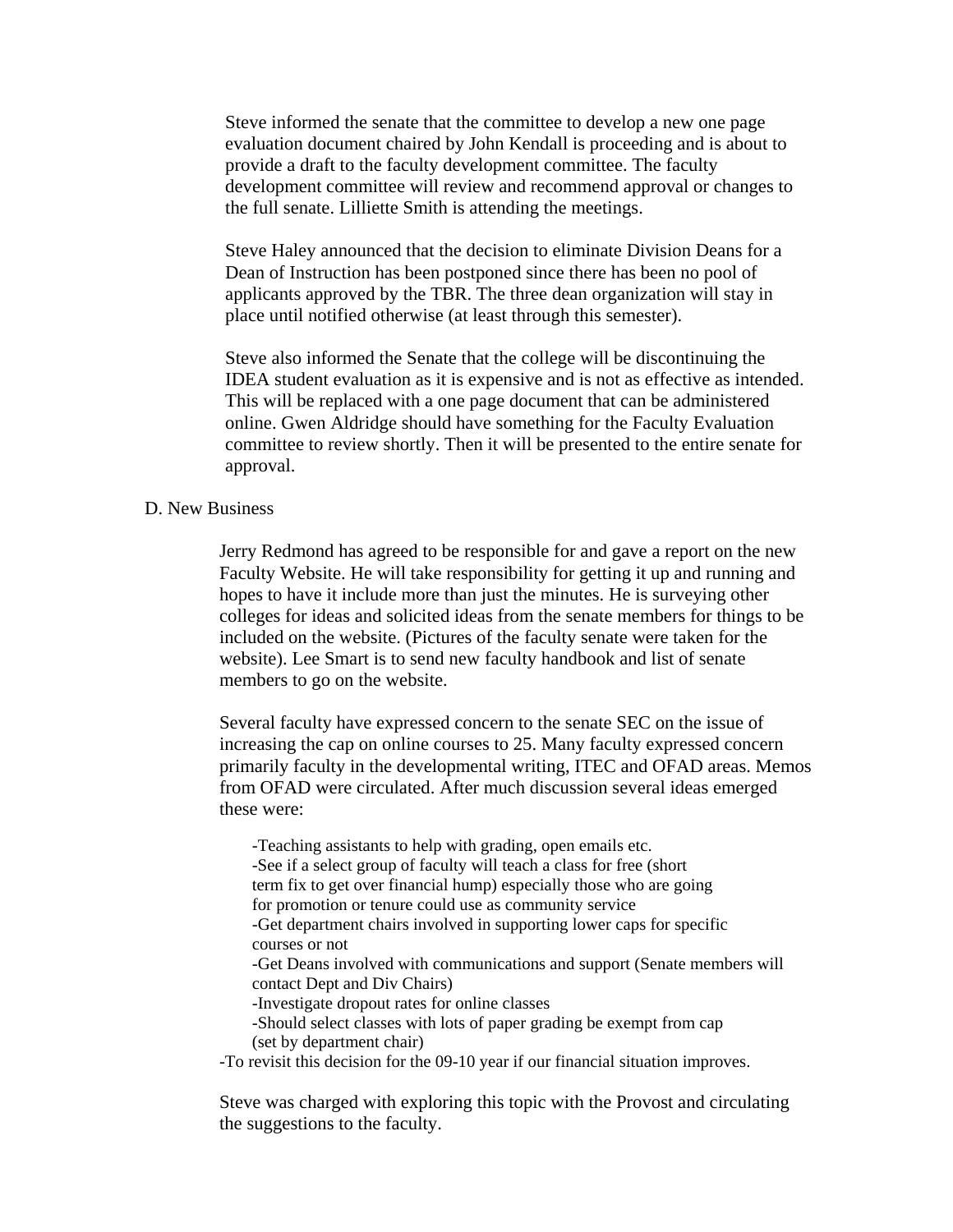Steve Haley brought up the idea of a four day work week. There was a lot of discussion surrounding Friday and Saturday classes being very popular. It was decided to have Steve Haley to ask the Provost to appoint a committee of faculty and staff to investigate if and how a four day workweek would be feasible.

A vote was taken to approve the revisions to the faculty handbook as proposed by the committee. The handbook revisions were approved.

 E. Adjournment The meeting was adjourned at 4:30 PM

\*Senate Sharepoint Web Site: http://internal.southwest.tn.edu/fac-senate/

| 2008-2009 Senate       |                         |      |
|------------------------|-------------------------|------|
| President: Steve Haley | shaley@southwest.tn.edu | 5635 |

Division Senators: Division Senators of Liberal Studies and Education - Five Seats. (Developmental Studies, Education, Fine Arts/Language and Literature, Social and Behavioral Science/Criminal Justice)

| Jane Harris (08-09)                                        | maharris | Fine Arts/Lang Lit             | 4246 |
|------------------------------------------------------------|----------|--------------------------------|------|
| Doug Branch $(08-09)$                                      | dbranch  | Fine Arts/Lang. and Lit.       | 4483 |
| Lilliette Smith (08-09)                                    | ljsmith  | Social Behav. Sci./Crim. Just. | 4125 |
| Marjorie Dernaika(08-10) mderernaika Developmental Studies |          |                                | 4474 |
| Darcy Sims-Green (08-10) dsgree                            |          | Sci/Crim Justice               | 4278 |

Division Senators of Business, Career Studies and Technology - Five Seats. (Accountacy/Office Adm./Career Studies, Business Adm. and Paralegal Studies, Information Tech/Graphic Arts, Engineering Tech., Industrial and Environ.Tech.)

|                               |               | Jerry Redmond(08-09) jredmond Information Tech., Graph. Arts. | 4410 |
|-------------------------------|---------------|---------------------------------------------------------------|------|
| Michelle Gietz (08-10)        | mgietz        | Business/Acct/Paralegal                                       | 5490 |
| Lee Smart $(08-10)$           | <i>lsmart</i> | Business/Acct/Paralegal                                       | 5076 |
| Clemetee Whaley(08-09)cwhaley |               | Information Tech – Prog                                       | 4516 |
| Sinde Abadie (08-10) csabadie |               | Business/Acct/Paralegal                                       | 4409 |

Division Senators of Math, Natural Sciences, & Health Sciences - Four Seats. (Nursing, Mathematics, Natural Sciences, Allied Health)

| Bill Turner $(08-09)$             | wturner | <b>Mathematics</b>   | 6023 |
|-----------------------------------|---------|----------------------|------|
| Amy $Cox(08-10)$                  | acox    | <b>Allied Health</b> | 5390 |
| Jason Jennings (08-10) jbjennings |         | Natural Sciences     | 5679 |
| Amy Waddell(08-10) awaddell       |         | Natural Sciences     | 5224 |